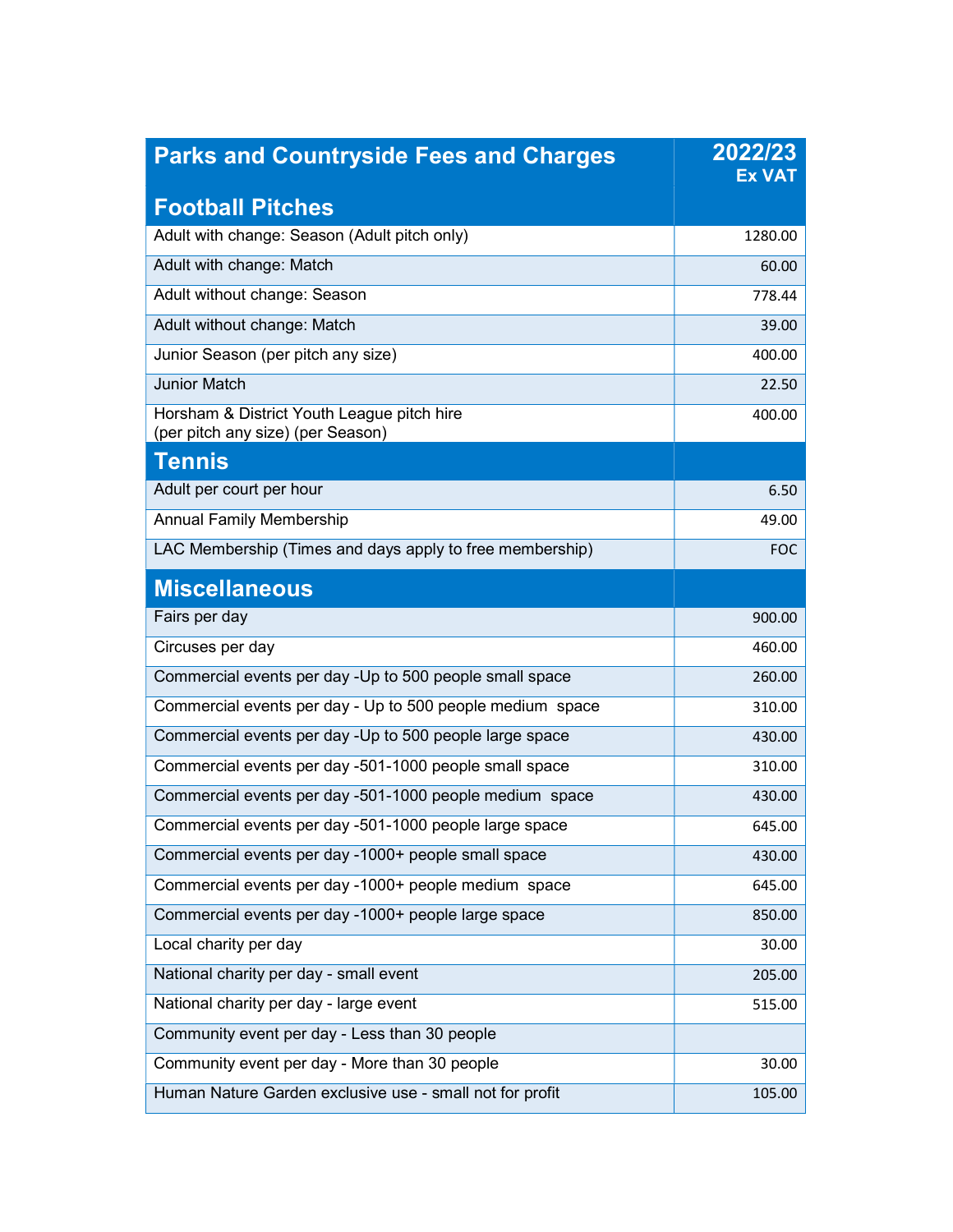| Human Nature Garden exclusive use - medium not for profit                              | 130.00     |
|----------------------------------------------------------------------------------------|------------|
| Human Nature Garden exclusive use - large not for profit                               | 155.00     |
| Personal event exclusive use of an area - More than 30 people: Guide<br>prices hourly  | <b>POA</b> |
| Ad hoc use of sites (e.g. fitness groups) 10% of income                                |            |
| Filming and Commercial Photography - Per Hour                                          | 75.00      |
| Filming and Commercial Photography - Half Day                                          | 250.00     |
| Filming and Commercial Photography - Full Day                                          | 500.00     |
| Filming and Commercial Photography - Guide Prices Students                             | FOC        |
| <b>COUNTRYSIDE SITES</b>                                                               |            |
| <b>Southwater Country Park</b>                                                         |            |
| Fishing - Lennoxwood Lake - Adult                                                      | 5.00       |
| Fishing - Lennoxwood Lake - Child                                                      | 2.50       |
| Fishing - Lennoxwood Lake - Adult Season Ticket                                        | 25.00      |
| Fishing - Lennoxwood Lake - Child Season Ticket                                        | 12.50      |
| Visitor Centre (upstairs room) - per Day (9am-5pm)                                     | 67.00      |
| Visitor Centre (upstairs room) - per Evening (6pm-11pm)                                | 30.00      |
| <b>Changing Rooms</b>                                                                  | 10.00      |
| <b>Warnham Nature Reserve - Room Hire</b>                                              |            |
| Visitor Centre Room Hire - per Evening                                                 | 25.00      |
| Visitor Centre Room Hire - per Day                                                     | 105.00     |
| Visitor Centre Room Hire - Use by Friends Group                                        | FOC        |
| Visitor Centre Room + Hub Hire - per Evening (4 Hours) - Community<br>Hire             | 40.00      |
| Visitor Centre Room Hire +HUB - per Day (8 Hours) - Community Hire                     | 120.00     |
| Visitor Centre Room + Hub Hire - per Evening (4 Hours)- Private /<br>Commercial Hire   | 80.00      |
| Visitor Centre Room Hire + Hub Hire - per Day (8 Hours) - Private /<br>Commercial Hire | 200.00     |
| <b>Warnham Nature Reserve - Visitor Permits</b>                                        |            |
| Visitor Permit - Adult                                                                 | 3.00       |
| Visitor Permit - Annual Season Ticket 1st householder Resident                         | 18.00      |
| Visitor Permit - Annual Season Ticket subsequent householder                           | 9.00       |
| Visitor Permit - Annual Season Ticket Friends of WLNR                                  | 8.00       |